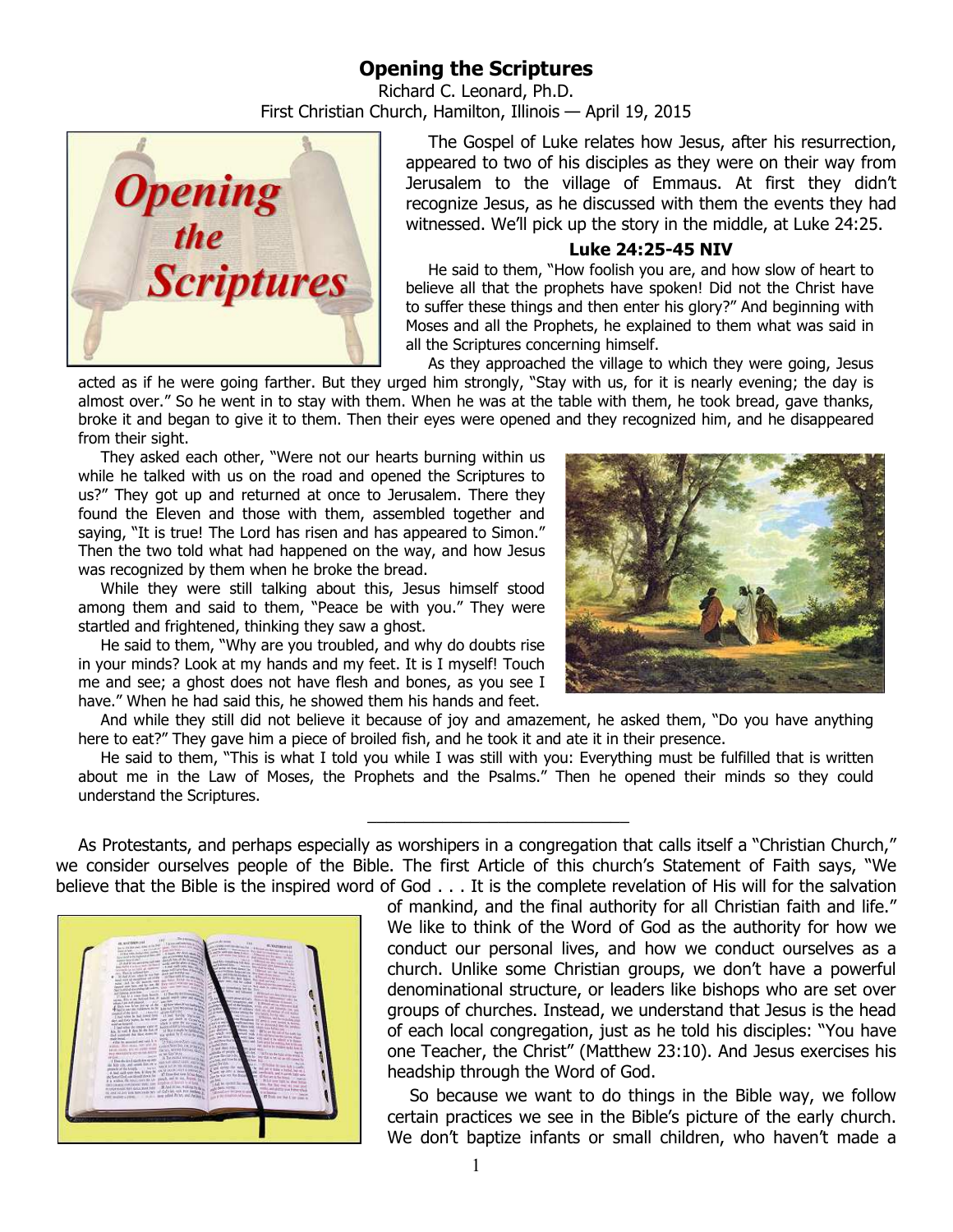mature decision of their own to serve the Lord. And we baptize by immersion under the water, because we believe that's the practice we see in the Bible. Most significant, perhaps, we observe Holy Communion whenever we gather for worship, because that was what the earliest Christians did when they met together. Those are some things we do because we want to be faithful to the way the Bible describes the life of the first Christians.

But there's one issue we might not have thought too much about. In many Bible-believing churches, the greatest amount of preaching and teaching tends to be from the New Testament, and especially the Epistles — the writings of the apostle Paul, or the apostle Peter, or the Letter to the Hebrews. We might also hear teaching from the four Gospels as well, the narrative of the life and ministry of Jesus and his death and resurrection, and from the Revelation to John.

Those are the Scriptures we pay the most attention to, but there's one problem: these New Testament writings weren't what the early Christians called the Scriptures. In the church we read about in the New Testament — the church we try to be like — the Scriptures were the *Hebrew Scriptures*, what we call today the Old Testament. It was in those writings that the early Christians found the plan of God for his people, the plan fulfilled in Messiah Jesus. As the risen Jesus explained to his disciples, in the lesson we read from Luke's Gospel: "Everything must be fulfilled that is written about me in the Law of Moses, the Prophets and the Psalms" (Luke 24:44).

That should have been no surprise to the disciples, because Jesus had always made it clear that what he was doing is what God has always declared to be his purpose in the history of Israel. They must have heard Jesus' pointed words to the Judeans, in John chapter 5: "You diligently study the Scriptures because you think that by them you possess eternal life. . . . If you believed Moses, you would believe me, for he wrote about me" (John 5:39, 46). The connection between what God was doing through Jesus and what he had been doing through two millennia of Israelite history should have been apparent when, at his transfiguration, the disciples saw him speaking with two major figures in that history: Moses and Elijah. They were speaking about Jesus' "departure" he was about



to accomplish — in his crucifixion and resurrection — which was to be his *exodus* (that's the Greek word the Gospel uses), in fulfillment of the Exodus from Egypt, that key event in which the Lord had delivered the Israelites from slavery.

The first three-quarters of our Bible consists of what we call the Old Testament. I believe that if we want to be like the New Testament church, we need to pay more attention to the Old Testament than is typical of many Protestant churches. We need to read from it in worship (which is why I ask you each Sunday to join in a short responsive Psalm). We need to teach from the Old Testament at least once in a while. And we need to understand that part of the Bible not as an antiquated body of writings we can set aside because we now have a New Testament, but rather as the Scriptures through which Jesus and the earliest Christians found the clue to what God intends to do with his creation, and with the people he has chosen to be his own.

This isn't simply a matter of quoting passages from the Old Testament to show how Jesus fulfilled ancient prophecies. That does occur in the New Testament, but we ought not to understand these quotations superficially. The reason for citing these prophecies goes much deeper. For example, when Jesus first begins to preach in Galilee, Matthew quotes from Isaiah 9:1-2: "The land of Zebulun and the land of Naphtali, toward the sea, across the Jordan, Galilee of the Gentiles — the people who sat in darkness have seen a great light, and for those who sat in the region and shadow of death light has dawned" (Matthew 4:15-16). Matthew quotes this passage not just to show that Isaiah predicted that Jesus would preach in Galilee. It was to show that God's purpose in sending Jesus was not restricted to doing something for the Jewish nation, but was for the salvation of all people the world over — that is, the Gentiles. And that's a purpose of God that's clear all the way through the Hebrew Bible as well as the New Testament.

So if we want to bring out how the earliest Christians understood Jesus to be the fulfillment of the promise of God in the Scriptures, we need to look at the big picture. If we just quote a verse of the Old Testament here and there, we'll miss the point. We need to grasp the general sweep of the Old Testament, as the record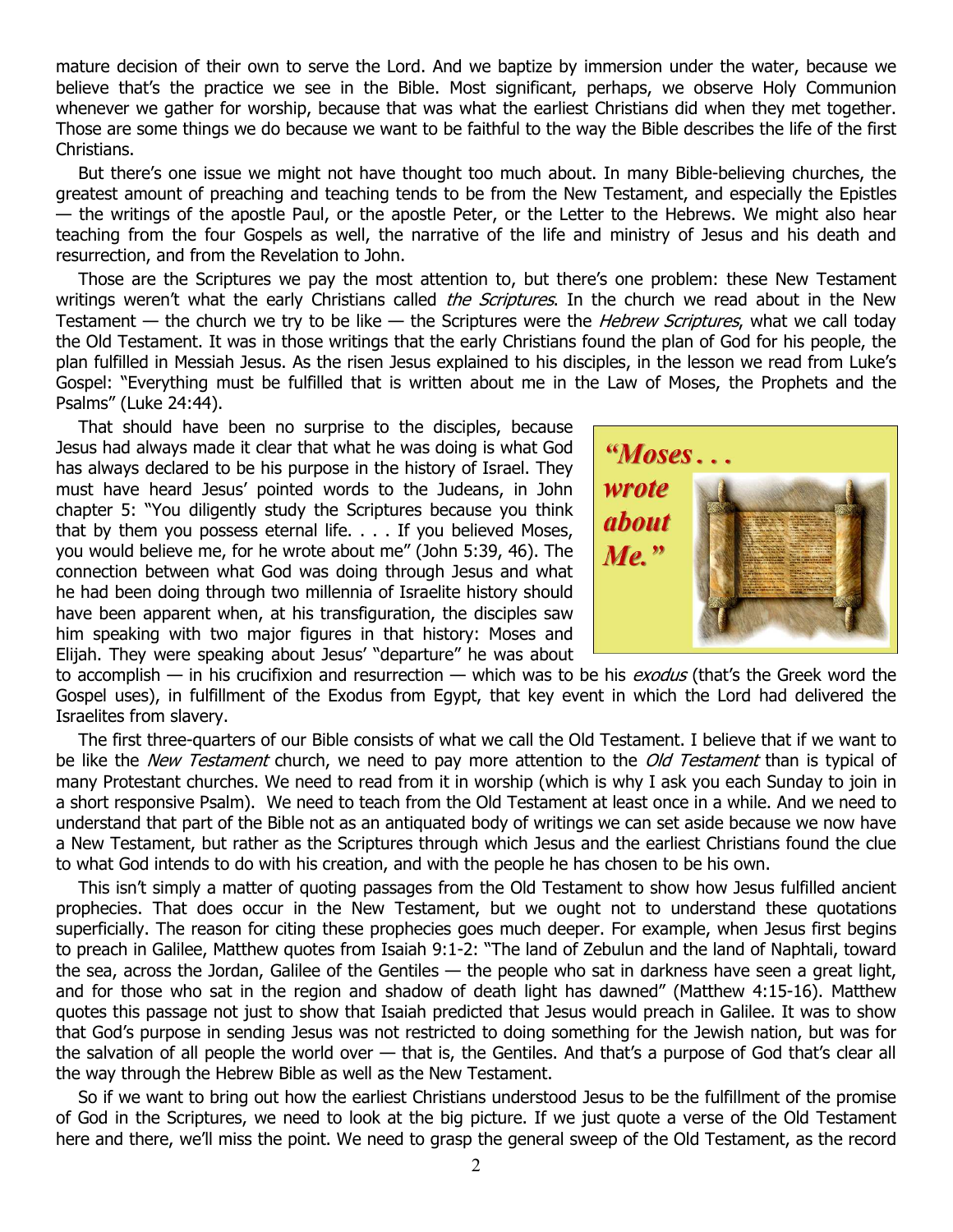of God's dealings with his creation, and especially his dealings with Israel — the people he chose to work through in order to bring about his purpose in a world that had turned aside from the way of God. The earliest Christians were Jews, and what they saw in Jesus was something that was incipient in the faith they already had but which they couldn't quite grasp till Jesus made it clear to them.

As Jesus told the woman at the well of Samaria, "Salvation is from the Jews" (John 4:22). The salvation, or deliverance, of all people is to come from Israel — or, stated more accurately perhaps, the Savior is the Savior of the world because he is, first of all, the long-awaited Messiah of the Jews. If we forget that, we will miss what the Gospels, the letters of Paul and other apostles, and the Revelation to John are trying to tell us about Jesus.

Let's look, then, at the "big picture" of the Old Testament, and learn to see Jesus there — just as the risen Lord told his disciples: "Everything must be fulfilled that is written about me in the Law of Moses, the Prophets and the Psalms." I suggest we can view this "big picture" by looking at three major themes: Creation, Covenant, and Consummation. *Creation:* How did God start things out, and what was their purpose? Covenant: How is God working out his purpose now, through the partners he has chosen? Consummation: What will it be like when God's purpose is completed? What do the Hebrew Scriptures teach about these major themes, and where do we find Jesus in them? There is so much here that we'll be able only to sketch this in brief.

### **Creation**

Turning to the theme of Creation, let's begin with the first words of the Bible: "In the beginning God created the heavens and the earth" (Genesis 1:1). Genesis proclaims that God created the universe through his Word: "And God said, 'Let there be light'; and there was light" (Genesis 1:3). Psalm 33:6 repeats the thought: "By the word of the LORD the heavens were made, and all their host by the breath of his mouth." The impact of Jesus' life, of his healings and signs, and of his resurrection from the dead, was such that his followers immediately connected it with the power of God in creation.

The Gospel of John opens this way: "In the beginning was the Word, and the Word was with God, and the Word was God. He was in the beginning with God; all things were made through him, and without him was not anything made that was made" (John 1:1-3). The creative word of God became flesh, John states, in the appearance of Jesus the Son. We read a similar expression at the beginning of the Letter to the Hebrews: "In many and various ways God spoke of old to our fathers by the prophets; but in these last days he has spoken to us by a Son, whom he appointed the heir of all things, through whom also he created the world. He reflects the glory of God and bears the very stamp of his nature, upholding the universe by his word of power" (Hebrews 1:1-3). The apostle Paul puts it like this: "He is the image of the invisible God, the first-born of all creation; for in him all things were created, in heaven and on earth, visible and invisible" (Colossians 1:15-16).



The earliest Christians could make such astounding claims concerning Jesus because they were witness to his resurrection. Only the Creator of all things could bring life out of death. Only the Creator could feed a multitude from five loaves and two fish, bringing *that which is* out of that which was not  $-$  as Hebrews 11:3 states: "By faith we understand that the universe was formed at God's command, so that what is seen was not made out of what was visible."

But the Genesis account of Creation reaches its climax in the creation of human beings. "Then God said, 'Let us make man in our image, after our likeness' . . . So God created man in his own image, in the image of God he created him" (Genesis 1:26- 27). People were made in God's image; they were to have

dominion over the creation, managing it as God's representative. Psalm 8 echoes the Genesis narrative in asking, "What is man that you are mindful of him, the son of man that you care for him? You made him a little lower than the heavenly beings and crowned him with glory and honor. You made him ruler over the works of your hands; you put everything under his feet" (Psalm 8:4-6). That was humanity's original glory, but as we know from the story of Adam and Eve that glory was defaced when they disobeyed the command of God. People today aren't very glorious creatures! But the Christians of the New Testament saw in Jesus the return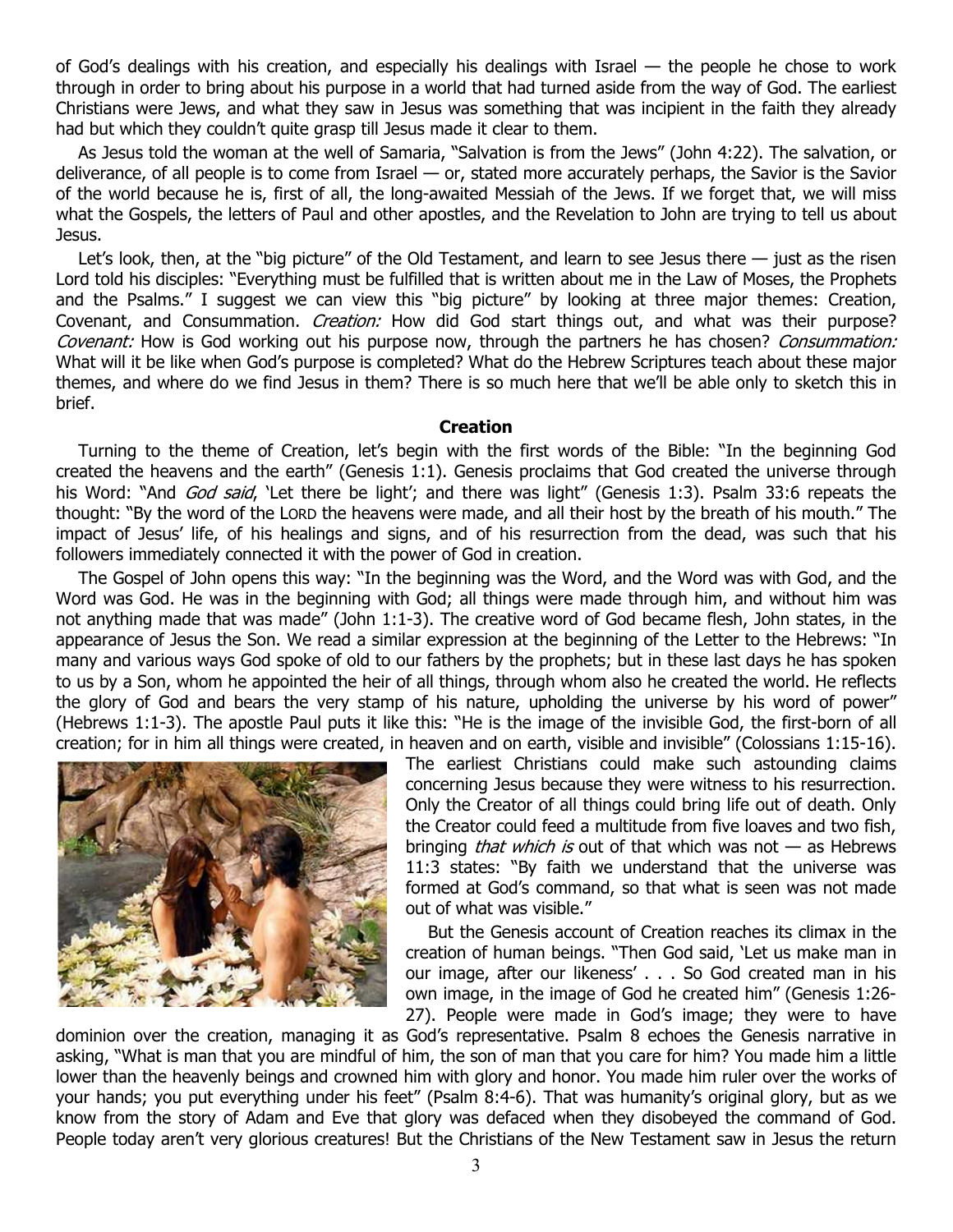of mankind as God intended him to be. Jesus called himself the "Son of man," a title which in Aramaic or Hebrew means "representative man" or "genuine man." Jesus, through his ministry and his resurrection, is humanity as it is supposed to be. Therefore the apostle Paul can call Jesus a new Adam: "Thus it is written, 'The first man Adam became a living being'; the last Adam became a life-giving spirit" (1 Corinthians 15:45). As the new Adam, Jesus is the firstborn of a new humanity; all who come into Jesus, and belong to Jesus, are members of that new people in which the glory of Adam is restored.

Now one further point regarding the Bible's creation story. What's God really doing when he creates the heavens and the earth? As New Testament scholar N. T. Wright has noted, God is *constructing a temple* where he will dwell with his people. The temple of the Israelites was intended to be a picture of the universe in

miniature, the intersection between God's space and our space. Israel's temple was modeled after heathen temples of surrounding nations, with one important difference: a pagan temple contains an image of the god who supposedly dwells there, but the temple in Jerusalem contained no image. The Old Testament forbids the use of images of the invisible God; we have only to recall the second Commandment: "You shall not make for yourself a graven image, or any likeness of anything that is in heaven above, or that is in the earth beneath, or that is in the water under the earth; you shall not bow down to them or serve them" (Exodus 20:4-5). But the Bible's account of creation shows us that God did put an image in his temple: "Let us make man in our image, after our likeness." Israel's temple



points to God's real temple, which is the heavens and the earth, and people are God's image in that temple.

But the New Testament understands that Jesus, as the Word of God, sums up all creation in himself. As Paul states, "He is before all things, and in him all things hold together . . . for in him all the fulness of God was pleased to dwell" (Colossians 1:17,19). Therefore *Jesus is the temple*, because the reality of God dwells in him. He is the intersection of heaven and earth, where God's space meets our space. And beyond that, the people who belong to Jesus are also a temple because Jesus dwells in them by his Holy Spirit. As Paul reminds the Corinthians, "Do you not know that your body is a temple of the Holy Spirit within you? (1 Corinthians 6:19). The creative Word, true humanity, the temple where God dwells — the Old Testament's theme of Creation is basic to how the earliest Christians understood who Jesus is.

## **Covenant**

The second Old Testament theme through which the New Testament sees Jesus is the theme of *covenant*. A covenant is an agreement between two parties, and we first meet that theme in the story of Abraham. The Lord called Abraham to become the father of a new family  $-$  a people he could work with to set right what human culture had turned into in its disregard for God. God made the agreement with Abraham in Genesis 12: "I will make you into a great nation and I will bless you; I will make your name great, and you will be a blessing. I will bless those who bless you, and whoever curses you I will curse; and all peoples on earth will be blessed through you" (Genesis 12:3).



Because God made mankind in his image, people have the free will to disobey him, and Genesis tells us they made the decision to go their own way instead of God's way. What the Lord did about that was this: he called a special people to work with him, to undo the damage done by Adam and Eve. He made an agreement with them the Bible calls the covenant, and when he brought the people of Israel out of slavery in Egypt he gave them more specifics about that covenant, in the Ten Commandments and other laws of Mount Sinai. But the covenant is more than rules to follow; it really means a family relationship of love and commitment between God and his people. There are consequences if his people remain faithful, and consequences if they turn away from God; the Bible calls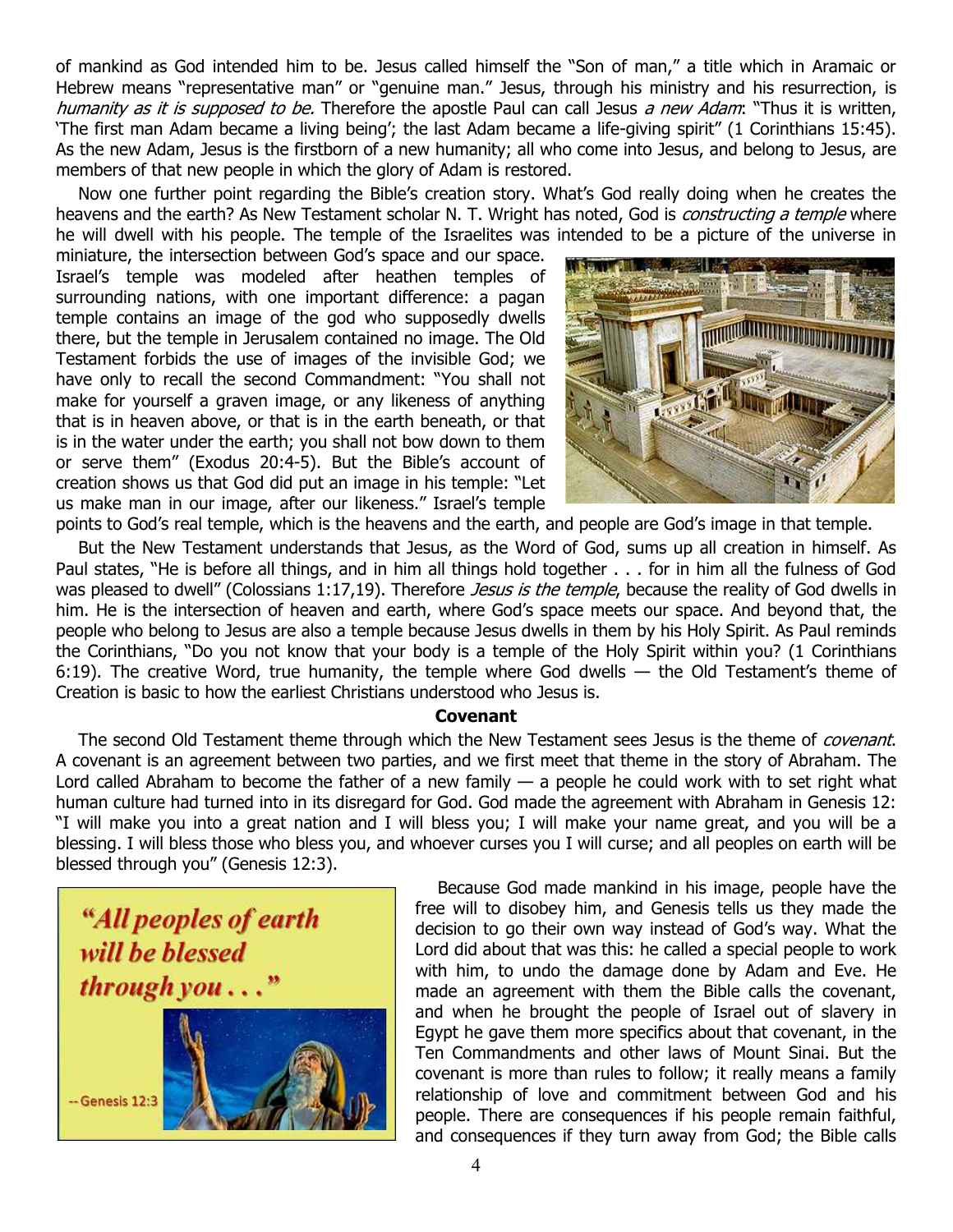these consequences "blessing" and "curse." In the final chapters of the Book of Deuteronomy, the end of the Law or Torah, we get a full statement of the blessings and the curses that concludes with these words:

"Now what I am commanding you today is not too difficult for you or beyond your reach. It is not up in heaven, so that you have to ask, 'Who will ascend into heaven to get it and proclaim it to us so we may obey it?' Nor is it beyond the sea, so that you have to ask, 'Who will cross the sea to get it and proclaim it to us so we may obey it?' No, the word is very near you; it is in your mouth and in your heart so you may obey it. See, I set before you today life and prosperity, death and destruction. For I command you today to love the LORD your God, to walk in his ways, and to keep his commands, decrees and laws; then you will live and increase, and the LORD your God will bless you in the land you are entering to possess. But if your heart turns away and you are not obedient, and if you are drawn away to bow down to other gods and worship them, I declare to you this day that you will certainly be destroyed. You will not live long in the land you are crossing the Jordan to enter and possess. This day I call heaven and earth as witnesses against you that I have set before you life and death, blessings and curses. Now choose life, so that you and your children may live . . ." (Deuteronomy 30:11-19).

Where did the earliest Christians see Christ here? Listen to the words of the apostle Paul in Romans 10:

But the righteousness that is by faith says: "Do not say in your heart, 'Who will ascend into heaven?'" (that is, to bring Christ down) "or 'Who will descend into the deep?'" (that is, to bring Christ up from the dead). But what does it say? "The word is near you; it is in your mouth and in your heart," that is, the word of faith we are proclaiming: That if you confess with your mouth, "Jesus is Lord," and believe in your heart that God raised him from the dead, you will be saved. For it is with your heart that you believe and are justified, and it is with your mouth that you confess and are saved" (Romans 10:6-10).

Notice that Paul is quoting that very passage from Deuteronomy 30 and relating it to faith in Jesus Christ. In his death on the cross and his resurrection from the dead, Jesus canceled out that curse of disobedience, and thus he renewed that covenant God made with Israel — the purpose of which was that all people the world over might be brought back to God and blessed with the life he intended for humanity in creation. To see this we only have to read what Paul says in Galatians 3: "Christ redeemed us from the curse of the law by

becoming a curse for us, for it is written: 'Cursed is everyone who is hung on a tree.' He redeemed us in order that the blessing given to Abraham might come to the Gentiles through Christ Jesus, so that by faith we might receive the promise of the Spirit" (Galatians 3:13-14).

Therefore, we understand why the Letter to the Hebrews calls Jesus the "mediator of a new covenant" (Hebrews 12:24). And we see why Jesus told his disciples at the Last Supper, "This is my blood of the covenant, which is poured out for many for the forgiveness of sins" (Matthew 26:28). We can understand this because we have the background of the Old Testament to explain why the theme of the covenant, or God's family bond, was so



important to the Christians of the New Testament, and why it's important for us. As we gather at the Lord's Table today, let's remember what Holy Communion really is: it's our affirmation and celebration of the covenant between God and his people, and how through the work of Jesus we've been brought into the family of God. This is the fulfillment of the vision of the Law and the Prophets, as stated by Jeremiah: "'The time is coming,' declares the LORD, "when I will make a new covenant with the house of Israel and the house of Judah" (Jeremiah 31:31).

#### **Consummation**

There's one more Old Testament theme we need to mention, and that's the theme of *consummation*. The Bible teaches us that history is going somewhere. Creation took a wrong turn when Adam and Eve disobeyed the Lord. So the Lord chose a people to begin undoing that damage; he made a covenant with Abraham that has been fulfilled and renewed in Jesus, and all who belong to him. But the story isn't over; it's to be completed in the renewal of God's creation.

So the Hebrew Scriptures look ahead to the day when God's purpose for this world will be fulfilled. Isaiah puts it this way: "And the glory of the LORD will be revealed, and all mankind together will see it. For the mouth of the LORD has spoken" (Isaiah 40:5). The prophet Habakkuk declares, "For the earth will be filled with the knowledge of the glory of the LORD, as the waters cover the sea" (Habakkuk 2:14). The Old Testament has